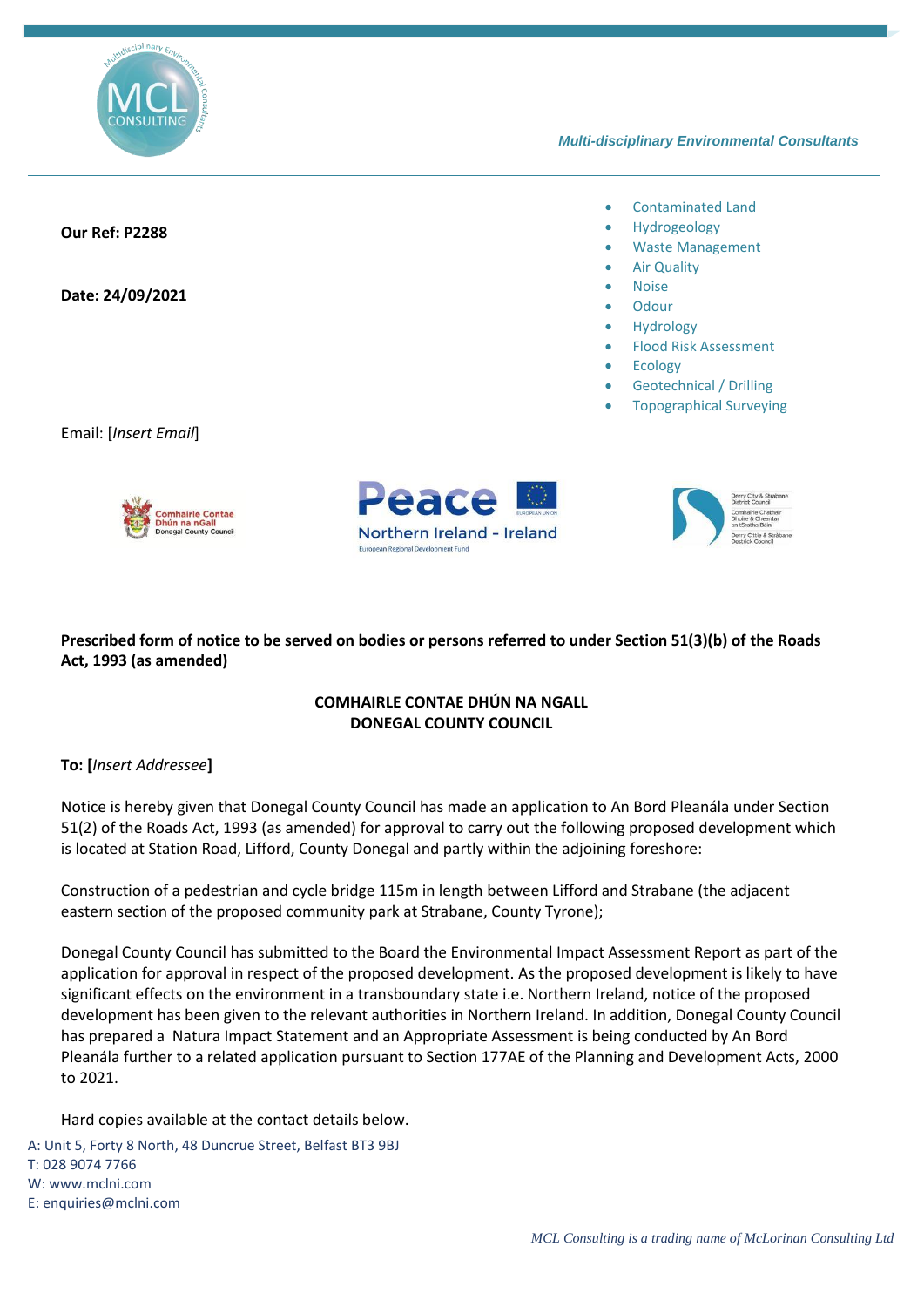The planning application may also be viewed on the following website[: http://riverine-planning.com/](http://riverine-planning.com/)

Submissions may be made in writing to An Bord Pleanála at 64 Marlborough St, Rotunda, Dublin 1, D01 V902 in relation to:

- the likely effects on the environment of the proposed development;
- the implications of the proposed development for proper planning and sustainable development in the area in which it is proposed to situate the proposed development; and
- the likely significant effects of the proposed road development on a European site, if carried out,

between 30th September 2021 and 18th November 2021.

Further Information may be obtained from MCL:

David McLorinan MCL Consulting Unit 5, Forty Eight North 48 Duncrue Street Belfast BT3 9BJ Telephone: 028 9074 7766 Email: [david@mclni.com](mailto:david@mclni.com)

24th September 2021

Signature

 $2215$ 

David McLorinan